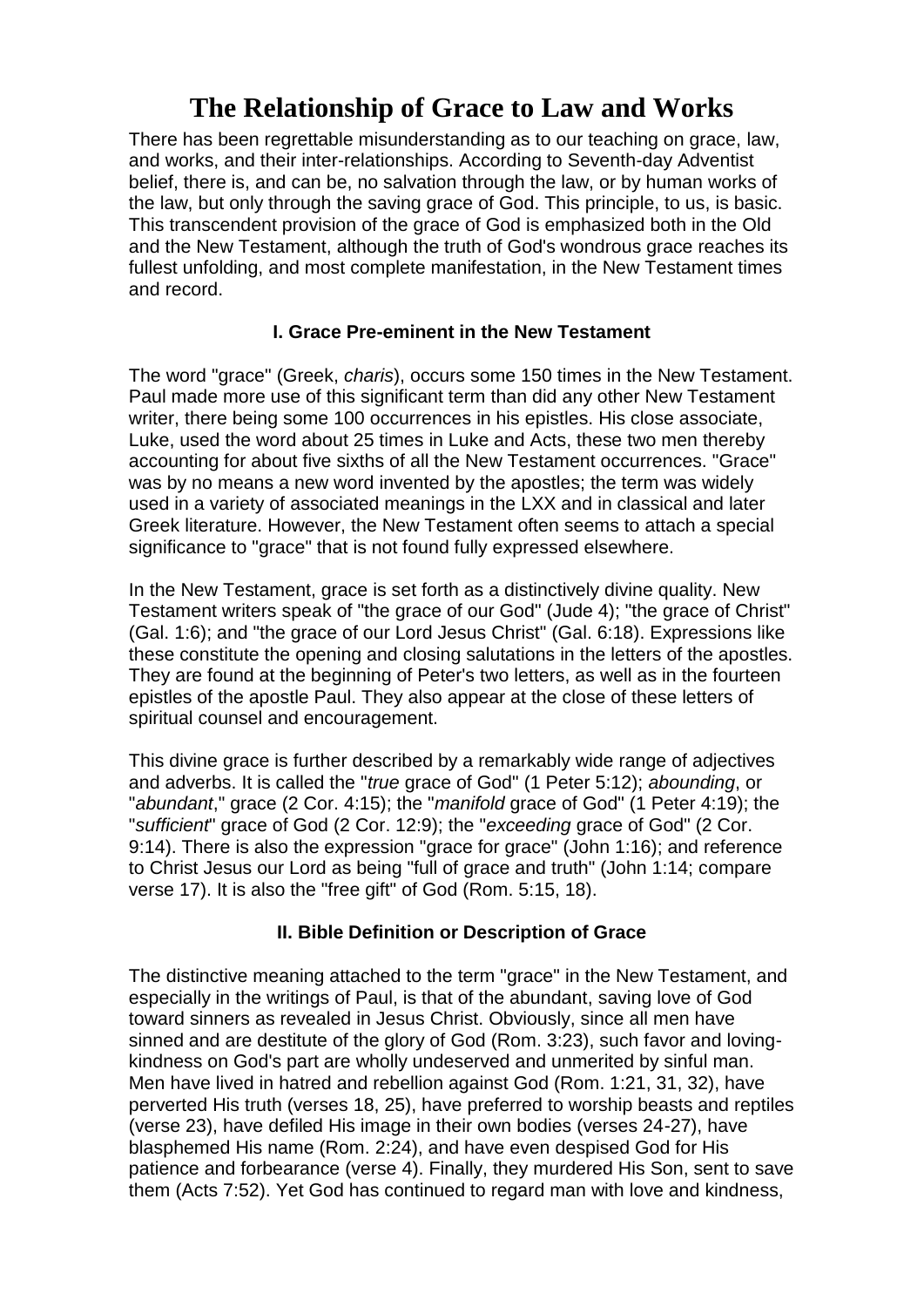that the revelation of His goodness may lead men to repentance (Rom. 2:4).

This is the grace of God in its peculiar New Testament sense. It is God's unlimited, all-inclusive, transforming love toward sinful men and women; and the good news of this grace, as revealed in Jesus Christ, is "the power of God unto salvation" (Rom. 1:16). It is not merely God's mercy and willingness to forgive, but it is an active, energizing, transforming power to save. Thus it may fill a person (John 1:14), it may be given (Rom. 12:3, 6), it is all-sufficient (2 Cor. 12:9; compare Rom. 5:20), it reigns (Rom. 5:21), it teaches (Titus 2:11, 12), it establishes the heart (Heb. 13:9). In some instances "grace" seems almost to be equivalent to "gospel" (Col. 1:6) and to the working of God generally (Acts 11:23; 1 Peter 5:12). Ellen G. White wrote:

Divine grace is the great element of saving power.—*Gospel Workers*, p. 70.

Christ gave His life to make it possible for man to be restored to the image of God. It is the power of His grace that draws men together in obedience to the truth.—*Counsels to Parents, Teachers, and Students*, p. 249.

The "grace of God" has been fittingly called the "love of God"; that is, love, not so much in a general sense as in a specific sense; not so much love merely as love, but love directionally. Grace is the love of God flowing—flowing not upward or outward, but downward. It is that wonderful divine mercy and undeserved favor that flows from the great loving heart of God. And specifically, it is His love that flows downward from heaven to undeserving sinners here on earth. While deserving nothing but the wrath of God, we become, through this marvelous grace, the recipients of this love, this grace, which we do not in the least merit.

## **III. Ellen G. White on the Sovereignty of Grace**

As to the apparently misunderstood teachings of Ellen G. White on the relationship of grace, law, and works, please note the following expression, written in 1905. Her writings are in pronounced harmony with Scripture, as well as sound historical theology.

Grace is an attribute of God exercised toward undeserving human beings. We did not seek for it, but it was sent in search of us. God rejoices to bestow His grace upon us, not because we are worthy, but because we are so utterly unworthy. Our only claim to His mercy is our great need.—*The Ministry of Healing,* p 161.

More than that, the same writer adds that everything we enjoy, in the matchless blessings of salvation comes to us through the grace of God. Thus:

We owe everything to grace, free grace, sovereign grace. Grace in the covenant ordained our adoption. Grace in the Saviour effected our redemption, our regeneration, and our adoption to heirship with Christ.—*Testimonies for the Church* (1882), vol. 6, 268.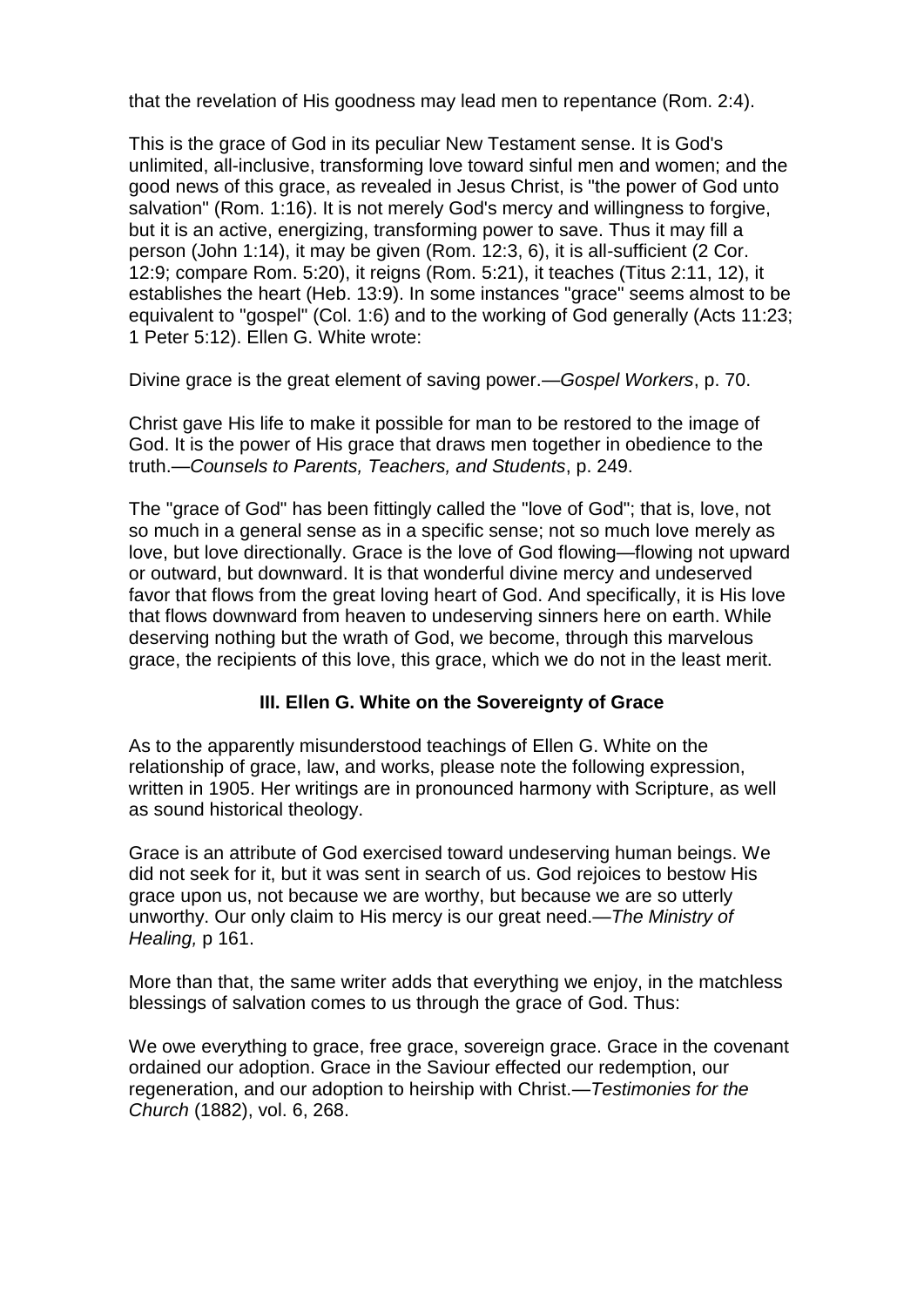Recognized theological classics have stated these same truths in this way. Charles Hodge, formerly professor of systematic theology at Princeton Theological Seminary, declares:

The word [*charis*, "grace"] . . . means a favourable disposition, or kind feeling; and especially love as exercised toward the inferior, dependent, or unworthy. This is represented as the crowning attribute of the divine nature. Its manifestation is declared to be the grand end of the whole scheme of redemption. . . . He [God] raises men from spiritual death, "and makes them sit together in heavenly places in Christ Jesus, that in the ages to come he might show the exceeding riches of his grace." (Eph. 2:6, 7.) Therefore it is often asserted that salvation is of grace. The gospel is a system of grace. All its blessings are gratuitously bestowed; all is so ordered that in every step of the progress of redemption and in its consummation, the grace, or undeserved love of God, is conspicuously displayed. Nothing is given or promised on the ground of merit. Everything is an undeserved favour. That salvation was provided at all, is a matter of grace and not of debt.—-*Systematic Theology* (1871), vol. 2, p. 654.

With this, Adventists are in complete agreement.

#### **IV. The Fruitage of This Divine Grace**

Many and varied are the manifestations of the grace of God. Our heavenly Father is called "the God of all grace" (1 Peter 5:10). We may do "despite unto the Spirit of grace" (Heb. 10:29). "We have redemption . . . according to the riches of his grace" (Eph. 1:7).

We are to preach "the gospel of the grace of God" (Acts 20:24) and "the word of his grace" (Acts 14:3). We are also "chosen by grace" (Rom. 11:5, R.S.V.).

Everything we enjoy in Christian experience comes to us because of this matchless grace of God. We were "called . . . by his grace" (Gal. 1:15). We have "believed" through His grace (Acts 18:27). We were "justified by his grace" (Titus 3:7). Paul could say, "I am what I am" because of "the grace of God" (1 Cor. 15:10). We too are saved by His grace (Eph. 2:5, 8).

The grace of God gives us a unique and secure standing before God. We are to "continue in the grace of God" (Acts 13:43) and to "grow in the grace . . . of our Lord" (2 Peter 3:18, R.S.V.). As we do this, we shall "stand" in the grace of God (Rom. 5:2).

So it is the grace of Christ alone that can save the soul; this alone can lift the fallen from the depths of degradation and sin. Ellen G. White's witness on this point is both clear and unvarying:

Divine grace is the great element of saving power; without it all human effort is unavailing.—*Counsels to Parents, Teachers, and Students* (1882), p. 538.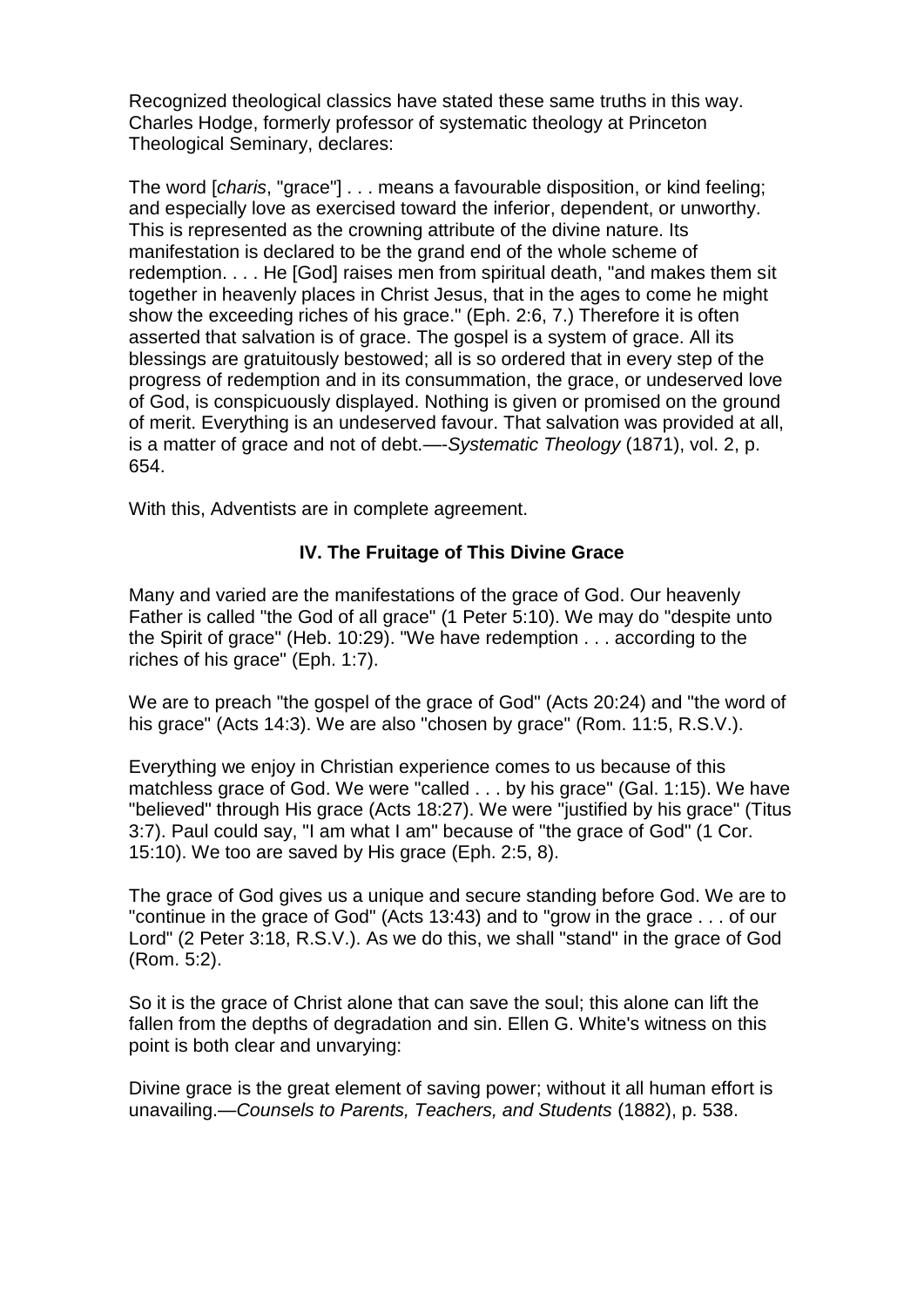Christ delights to take apparently hopeless material, those whom Satan has debased and through whom he has worked, and make them the subjects of His grace.—*Testimonies for the Church* (1882), vol. 6, p. 308.

Further, she writes that it is also the grace of God that keeps us from falling, and enables us to remain steadfast and true to the divine calling.

There is only one power that can either make us steadfast or keep us so,—the grace of God, in truth. He who confides in aught else is already tottering, ready to fall.—*Ibid*. (1902), vol. 7, p. 189.

Again, it is the grace of God, manifested in the lives of the children of God, that is the greatest argument as to the truth and power of the Christian faith.

By power of His grace manifested in the transformation of character the world is to be convinced that God has sent His Son as its Redeemer.—*The Ministry of Healing* (1905), p. 470.

And when at last the redeemed surround the throne of God, it will be by the wonderful grace of God.

If during this life they are loyal to God, they will at last "see His face; and His name shall be in their foreheads." Revelation 22:4. And what is the happiness of heaven but to see God? What greater joy could come to the sinner saved by the grace of Christ than to look upon the face of God, and know Him as Father?— *Ibid*., p. 421.

#### **V. The Relationship of Grace and Works**

Salvation is not now, and never has been, by law or works; salvation is only by the grace of Christ. Moreover, there never was a time in the plan of God when salvation was by human works or effort. Nothing men can do, or have done, can in any way merit salvation.

While works are not a *means* of salvation, good works are the inevitable *result* of salvation. However, these good works are possible only for the child of God whose life is inwrought by the Spirit of God. It is to such believers that John writes when he bids them keep the commandments of God (1 John 3:22-24; 5:2, 3). This relationship and sequence is imperative, but is often misunderstood or reversed.

Even in the days of old, men were not justified by works; they were justified by faith. Thus the prophet Habakkuk wrote: "The just shall live by his faith" (Hab. 2:4; compare Rom. 1:17; Gal. 3:8, 11; Phil. 3:9; Heb. 10:38). God calls upon man to be righteous; but man is naturally unrighteous. If he is to be prepared for the kingdom of God, he must be made righteous. This is something man cannot do in and of himself. He is unclean and unrighteous. The more he works, and the greater his effort, the more he reveals the unrighteousness of his own heart. Therefore if man is ever to become righteous, it must be by a power entirely outside himself—it must be by the power of God.

There is really no actual valid conflict between grace and the law—the Ten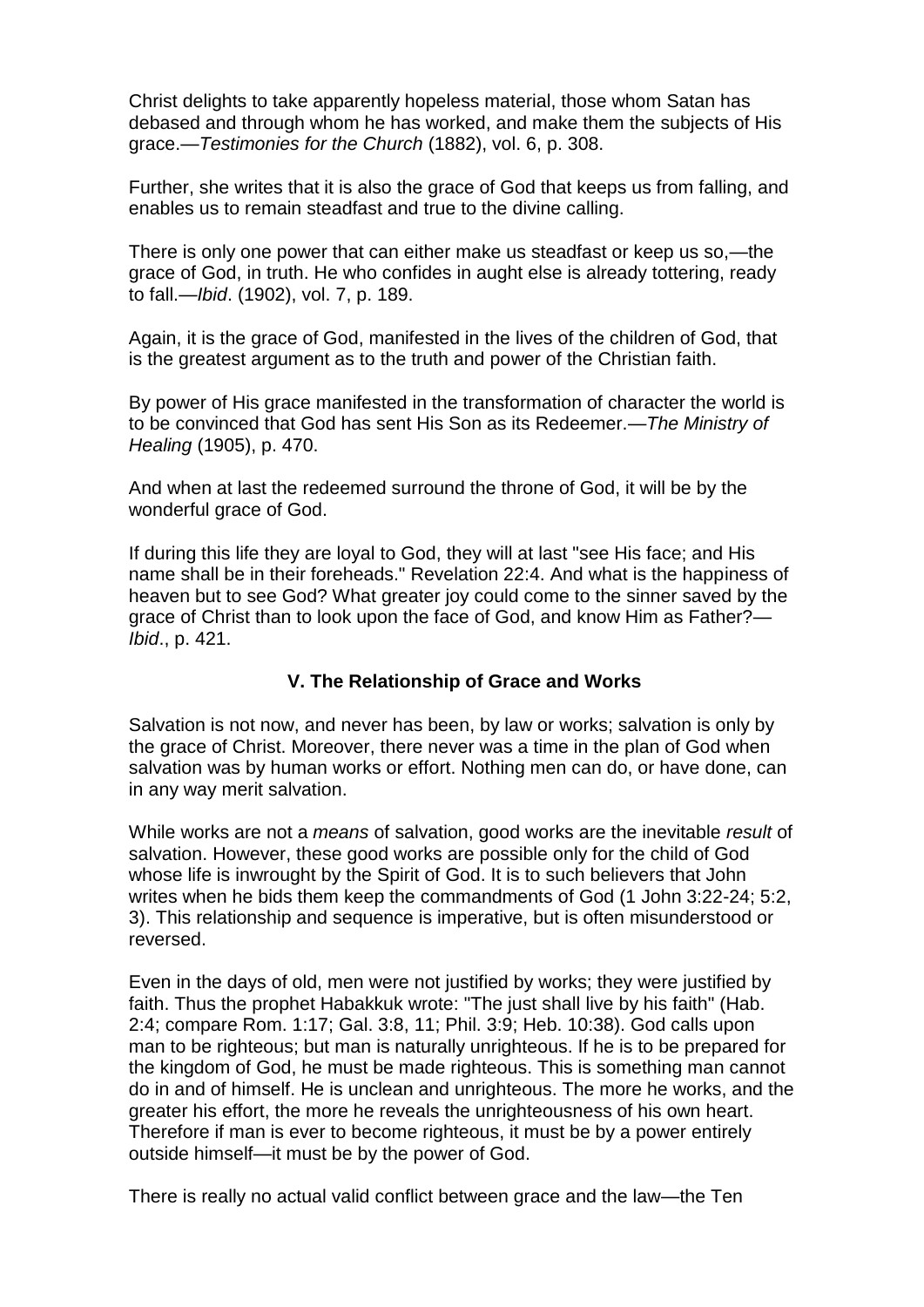Commandments; each serves its special purpose in the plan of God. Grace, as such, is not opposed to the law, which is God's standard of righteousness; neither is the law opposed to grace. Each has its specific functions, and neither trespasses on the function of the other.

One thing is certain, man cannot be saved by any effort of his own. We profoundly believe that no works of the law, no deeds of the law, no effort however commendable, and no good works—whether they be many or few, sacrificial or not—can in any way justify the sinner (Titus 3:5; Rom. 3:20). Salvation is wholly of grace; it is the gift of God (Rom. 4:4, 5; Eph. 2:8).

Man in the beginning was made upright (Eccl. 7: 29). There was no taint of sin in him when he came forth from the hand of his Creator. He was made in the image of God, and his character was in harmony with the principles of God's holy law. But man sinned. Now, in and through the gospel, it is the purpose of God to restore in man that lost image of God. He was originally sinless; now he is sinful. But when the gospel of the grace of God does its work in his heart, he will be clothed with the robe of the righteousness of Christ. That righteousness is imputed to him in justification. It is imparted to him in sanctification. And through Christ, and Christ alone, it will be his, and his forever, in glorification.

But there are two dangers against which the children of God need to guard. This too has been forcefully stated by Ellen G. White:

There are two errors against which the children of God—particularly those who have just come to trust in His grace—especially need to quard. The first . . . is that of looking to their own works, trusting to anything they can do, to bring themselves into harmony with God. He who is trying to become holy by his own works in keeping the law, is attempting an impossibility. All that man can do without Christ is polluted with selfishness and sin. It is the grace of Christ alone, through faith, that can make us holy.

The opposite and no less dangerous error is, that belief in Christ releases men from keeping the law of God; that since by faith alone we become partakers of the grace of Christ, our works have nothing to do with our redemption.

But notice here that obedience is not a mere outward compliance, but the service of love. The law of God is an expression of His very nature; it is an embodiment of the great principle of love, and hence is the foundation of His government in heaven and earth. If our hearts are renewed in the likeness of God, if the divine love is implanted in the soul, will not the law of God be carried out in the life? When the principle of love is implanted in the heart, when man is renewed after the image of Him that created him, the new covenant promise is fulfilled: "I will put My laws into their hearts, and in their minds will I write them." And if the law is written in the heart, will it not shape the life? Obedience—the service and allegiance of love—is the true sign of discipleship.—*Steps to Christ* (1892), pp. 64, 65.

The Lord expects no less of the soul now than He expected of man in Paradise, perfect obedience, unblemished righteousness. The requirement under the covenant of grace is just as broad as the requirement made in Eden,—harmony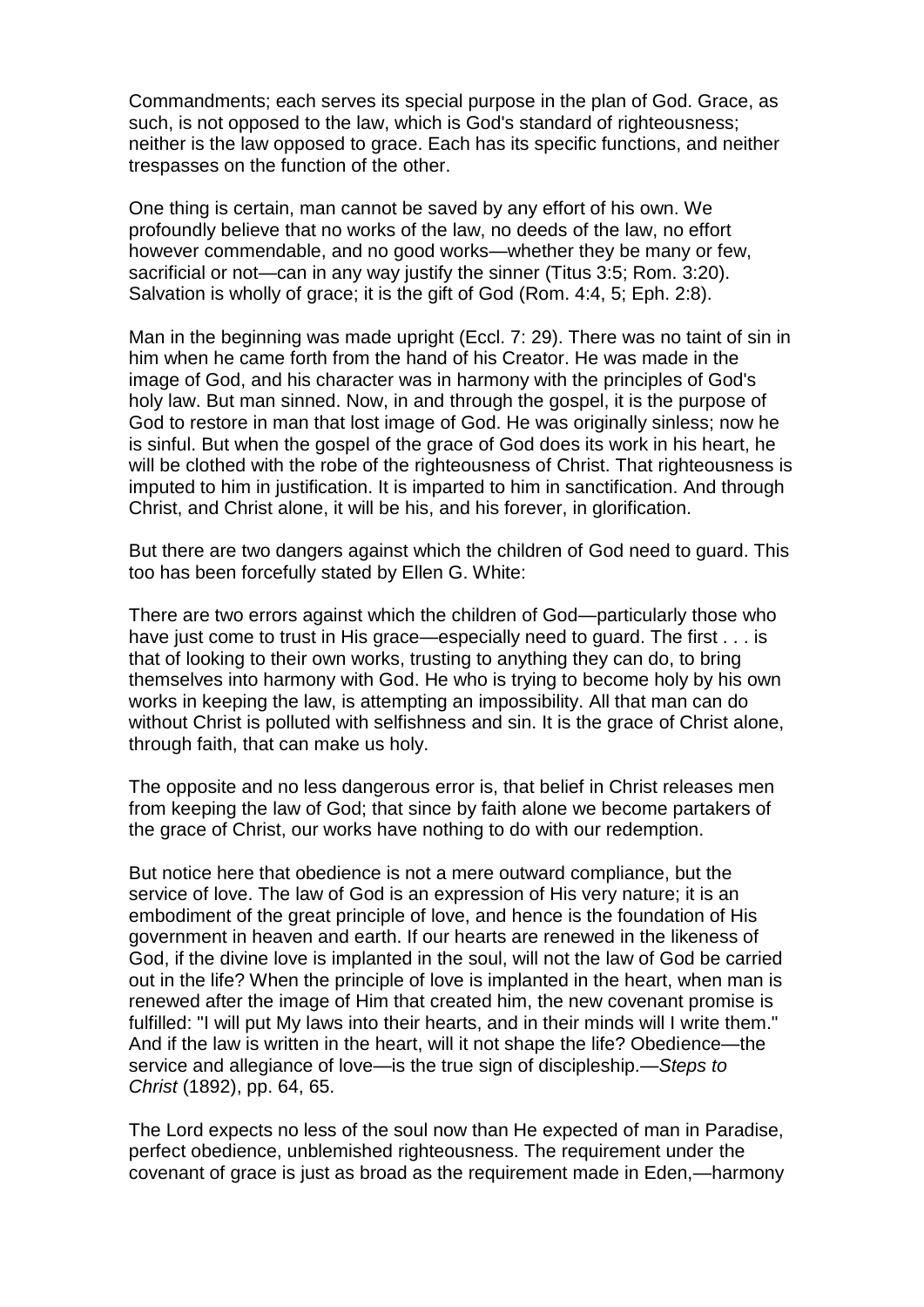with God's law, which is holy, just, and good.—*Christ's Object Lessons* (1900), p. 391.

Ray C. Stedman has impressively set forth the relation of grace and law, and some common misconceptions, in the September, 1953, *Our Hope*, as follows:

If the question, "Is law opposed to grace?" were put to a representative group of evangelical believers today, the answer would be, in many instances, an emphatic "Yes." Even such a selected group as students of conservative Bible institutes and seminaries would probably give a strong affirmative to such a question. And they would be wrong! Despite their wide-eyed amazement at such a statement as this the fact remains that, biblically and theologically, they are dead wrong.

It is easy to understand why otherwise well-taught Christians are confused on this matter. No theological drum is more soundly thumped today than that of law vs. grace. No issue is more clearly drawn than that which separates the camp of the legalists from the adherents of grace. And this, of course, is pre-eminently right. What is commonly overlooked and little understood in this present day conflict between law and grace is that *the issue is not between these two principles, as such, but between the abuse of the law, on the one hand and grace on the other.*

To put the matter another way, it is only when the law is made a *means* of salvation or of restraint of sin that it comes into conflict with the principles of grace. In every other respect the two are complementary and not conflicting. But the law was never designed to save. In its essential principle it is not, and *cannot ever be, opposed to grace*, for the two operate in distinctly separate fields and for widely divergent purposes. *The law is designed to reveal sin; grace is designed to save from sin.* No conflict can possibly exist between these two.

The difference does not lie in the commandments of law versus the commandment-free life of grace, for the fact is that grace has its commandments too! Those who always associate the word "command" with the word "law" have failed to read the Bible accurately. After all, a command is but the expression of a desire on the part of one who has authority. If Christ is Lord of our lives, then He has authority in our lives and His requests become commands to all who love Him. These are the *commandments of grace.* The difference between them and the commandments of law lies in the motive. *Why does one obey the law? For fear! Why does one obey a command of grace? For love!*

There lies the difference. The command may be the same in either case; the motive alone differs. What made the law so irritating was the sense of constraint it engendered. We were being asked to do what we really did not want to do. The same command, in the relationship of grace, elicits a prompt and willing obedience from us because we love the One who asks it of us. The sense of constraint is utterly gone.

What happened, then, when grace superseded law? Did the desire of God for men, as expressed in the law, change? No; it was even intensified and made to be inward rather than merely outward. *What, then, changed? The motive of men's hearts!* Once we strove in vain to obey a just law, lashed on by our fears